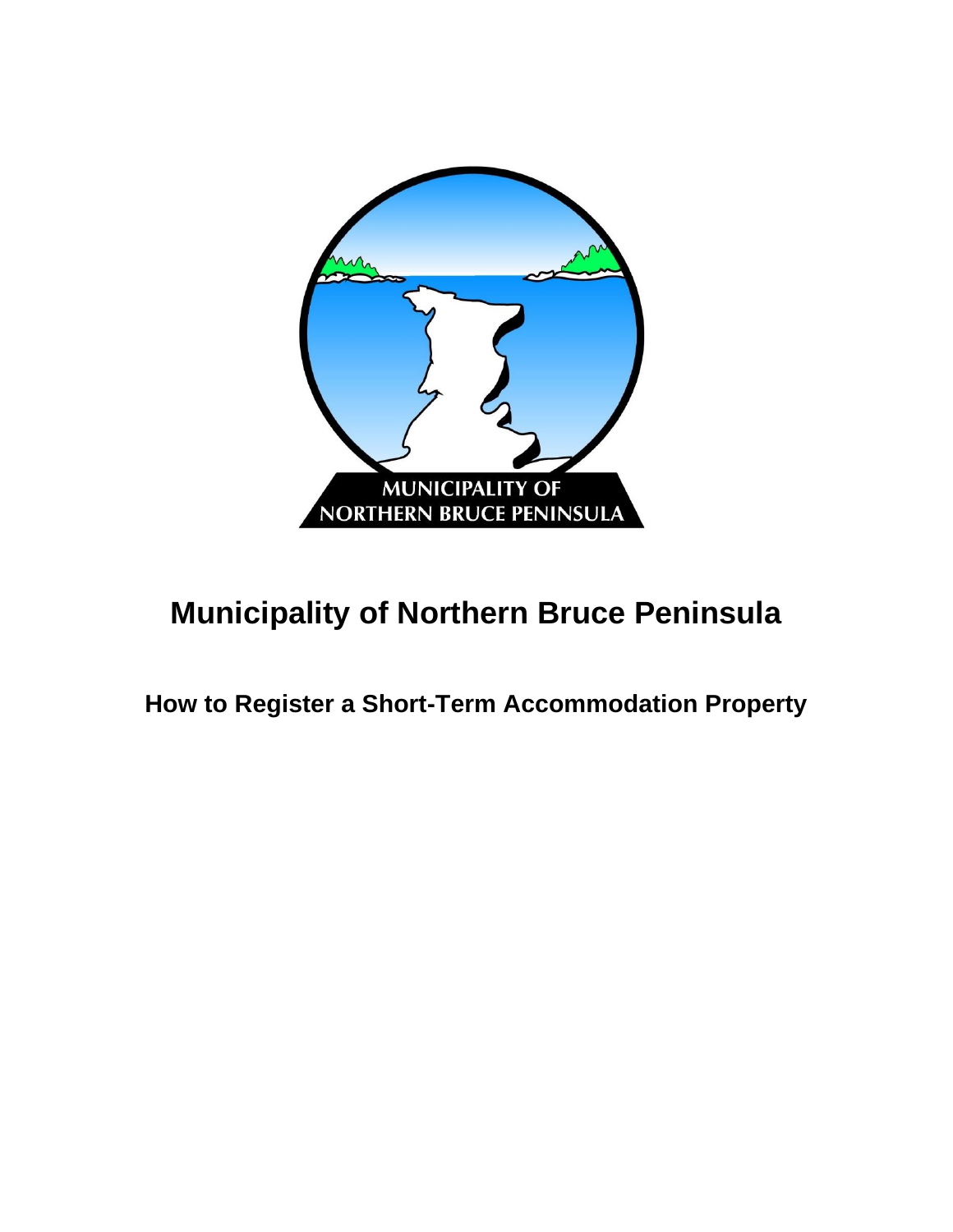## **Short Term Accommodation Licensing Overview**

All persons operating a Short-Term Accommodation (STA) are required to obtain a STA Licence to operate. Monthly rentals (those of 28 or more consecutive days) do not require a short term accommodation licence.

Terms of Licenses

- STA licenses are issued for a one-year term
- A licence holder can begin the renewal of their STA licence 6 months prior to the current licence expiration to ensure they are able to take advance bookings
- A STA licence is conditional upon the homeowner maintaining ownership of the property; licensees are non-transferable, and a new owner of a property will be eligible to apply for a new licence.
- STA occupancy will be based on 2 persons per bedroom

### **Privacy**

The Municipality of Northern Bruce Peninsula will not publicly post names or addresses of STA properties. All information collected as part of the STA licensing process will be protected in accordance with the Ontario Municipal Freedom of Information and Protection of Privacy Act (MFIPPA).

#### How to Apply for a STA Licence

#### **STA Permit Applications**

Access the Municipality of Northern Bruce Peninsula's online building permit application through the portal at<https://ca.cloudpermit.com/login>

#### **New User**

New users must register for an account using your email address.



You will be sent a confirmation email to verify the validity of your email address. When you receive the email, open it, and click on "complete registration".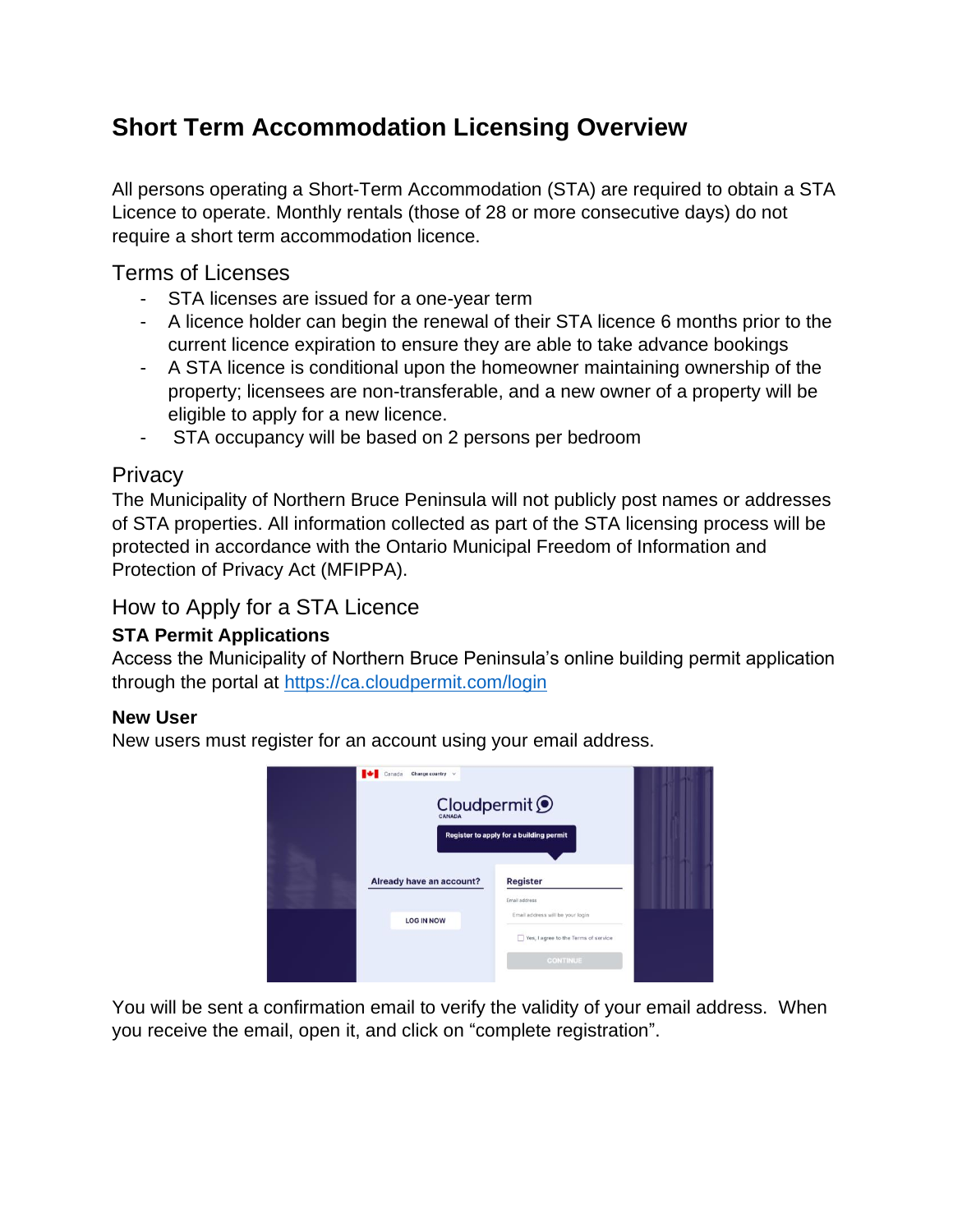|                | Cloudpermit <sup>O</sup>                                                   |
|----------------|----------------------------------------------------------------------------|
| Hi,            |                                                                            |
| account setup. | Welcome to Cloudpermit! You are just a few steps away from completing your |
|                | Click "Complete registration" below to continue.                           |
|                | The link is valid for 24 hours.                                            |
|                | If this was not you, you may safely ignore this email.                     |
|                | <b>Complete registration</b>                                               |

You will be taken to a page to complete your user details and register an account.

Upon completing registration, you will be directed to a personal dashboard that will track your permit application.

#### **Returning User**

Login using your credentials and proceed to your personal dashboard to begin the STA process.



#### **Apply for a STA Licence**

You will create a new project for each STA address. Project names will be labelled as;

STA Registration: {address}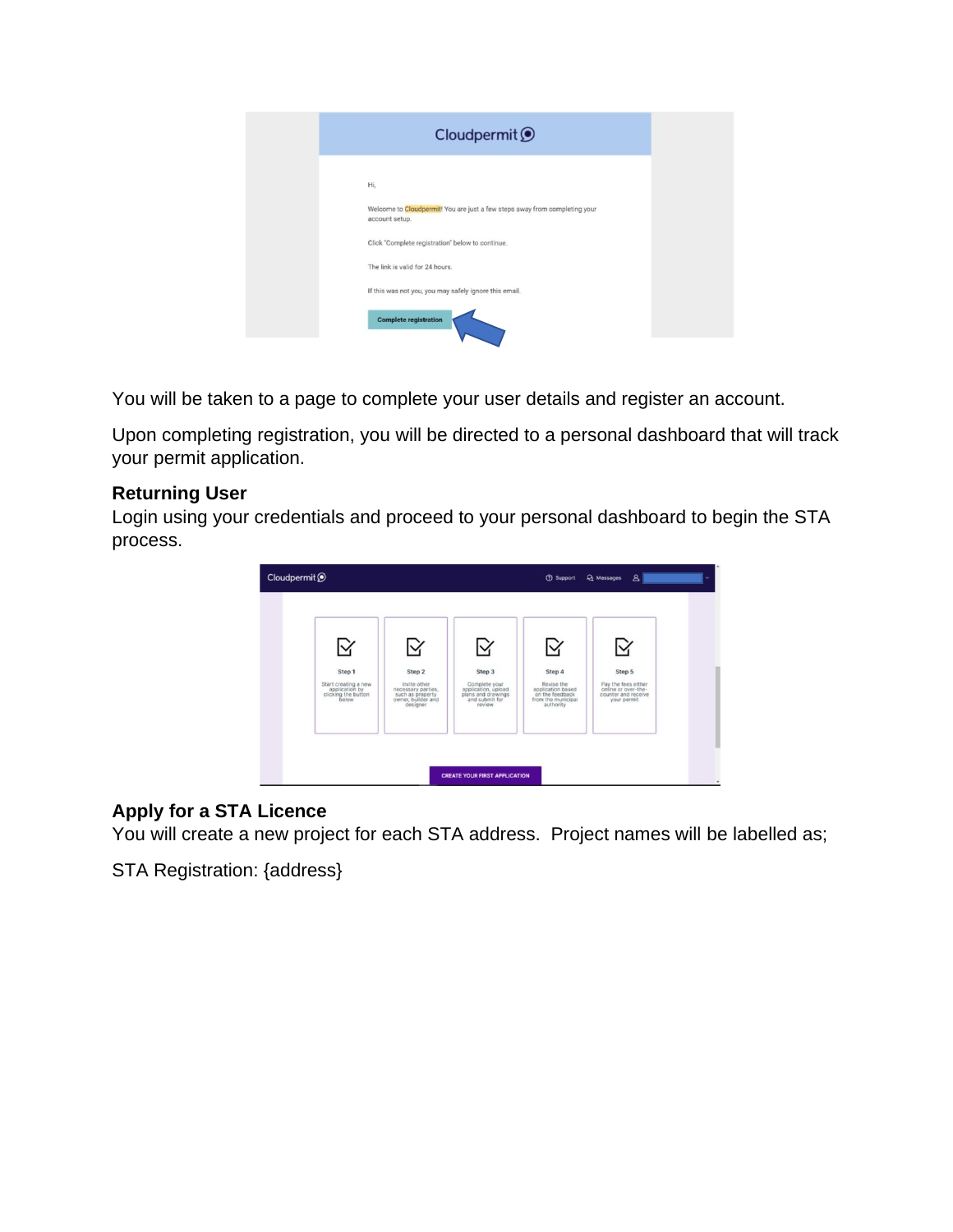| Cloudpermit <sup>O</sup>                                                                                         | <b>2</b> Support | Q Messages    | $\mathbf{B}$                      |
|------------------------------------------------------------------------------------------------------------------|------------------|---------------|-----------------------------------|
| Project selection                                                                                                |                  |               |                                   |
| All applications are part of a project which can contain multiple applications. Start by creating a new project. |                  |               |                                   |
| <b>CREATE A NEW PROJECT</b><br>Name of the project                                                               |                  |               |                                   |
| STA Registration: 56 Lindsay Road 5                                                                              |                  |               |                                   |
|                                                                                                                  |                  | <b>CANCEL</b> | NEXT $\rightarrow$<br><b>BACK</b> |
|                                                                                                                  |                  |               |                                   |

Under "select a project" you will click on "residential".

| Cloudpermit <sup>O</sup>                                            |                                                                                                                                                                  |                                                                                                                                              | <b>2</b> Support                | Q Messages             | $\vert t \vert \sim$                  |
|---------------------------------------------------------------------|------------------------------------------------------------------------------------------------------------------------------------------------------------------|----------------------------------------------------------------------------------------------------------------------------------------------|---------------------------------|------------------------|---------------------------------------|
|                                                                     | Select project type                                                                                                                                              |                                                                                                                                              |                                 |                        |                                       |
|                                                                     | Good to know<br>Project types relate to the overall scope of your proposal.                                                                                      |                                                                                                                                              |                                 |                        |                                       |
|                                                                     | ₩<br><b>Agricultural</b>                                                                                                                                         | 佃<br><b>Commercial</b>                                                                                                                       | m<br>Industrial                 | m<br>Institutional     |                                       |
|                                                                     | (n)<br><b>Residential</b>                                                                                                                                        |                                                                                                                                              |                                 | $\frac{2}{2}$<br>Other |                                       |
| Cloudpermit <sup>O</sup>                                            |                                                                                                                                                                  |                                                                                                                                              | ② Support                       | Q Messages             | $\Delta$ Peggy Van Mierlo-West $\sim$ |
|                                                                     | <b>Good to know</b><br>application in Cloudpermit will be set up based on your selections.<br>Click on each category to see detailed definition of the category. | Describe the purpose of your application with the category, work type, and work target selections. The requirements and the process for your |                                 |                        |                                       |
| Category<br>Combined use<br>Demolition<br>Miscellaneous<br>Plumbing | Commercial building<br>Industrial building<br>Institutional building                                                                                             | Work type<br><b>New</b><br>Renewal                                                                                                           | <b>Work target</b><br>Occupancy |                        |                                       |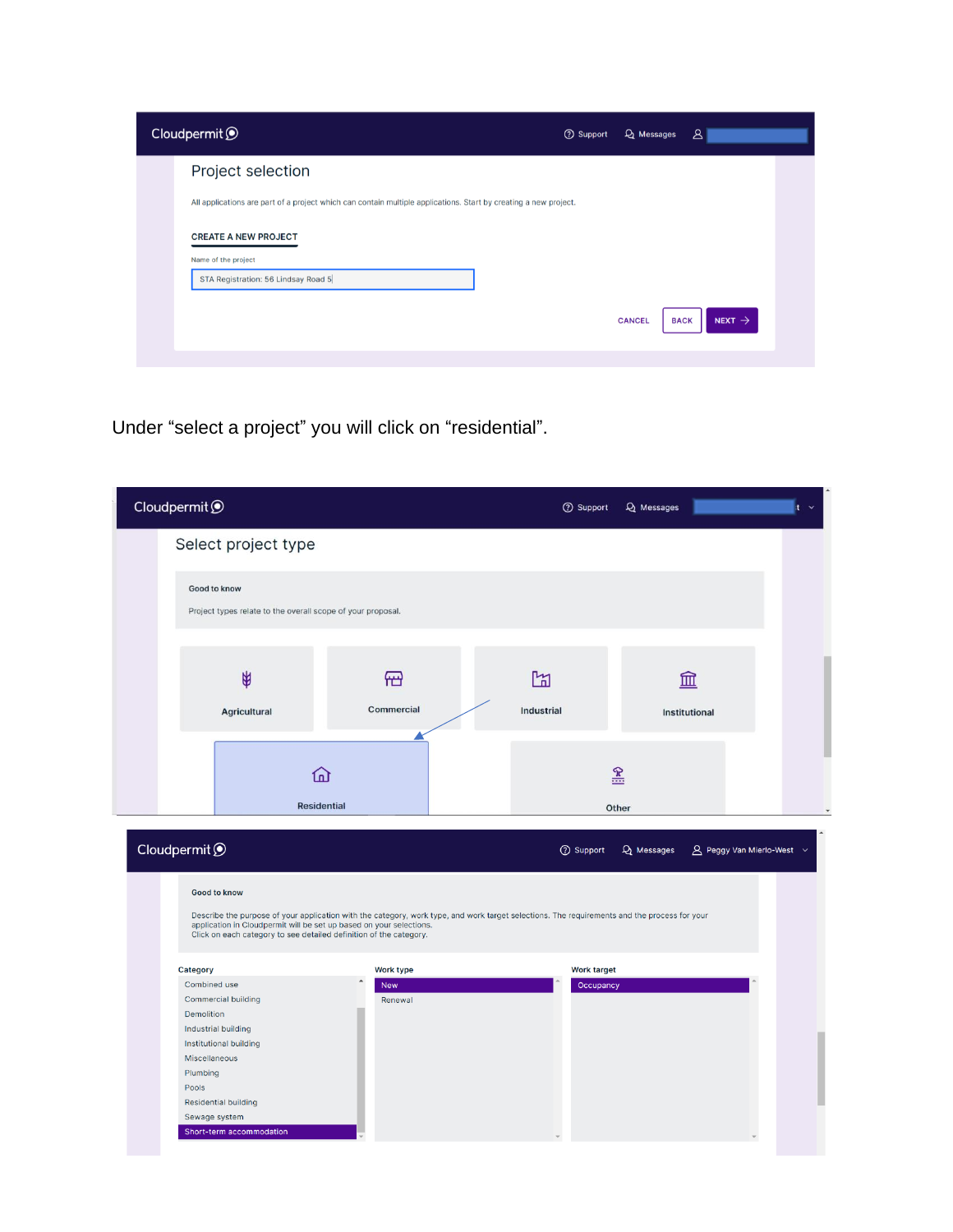| Cloudpermit <sup>O</sup>                                                          | <b>2</b> Support | Q Messages  | 8P                            |
|-----------------------------------------------------------------------------------|------------------|-------------|-------------------------------|
| APPLICATION TYPE & CATEGORY<br><b>BUILDING PERMIT</b><br>SHORT-TERM ACCOMMODATION |                  |             |                               |
| WORK TYPE AND TARGET<br><b>OCCUPANCY</b><br><b>NEW</b>                            |                  |             |                               |
| APPROVAL AUTHORITY<br>NORTHERN BRUCE PENINSULA BUILDING CONTROL                   |                  |             |                               |
|                                                                                   | <b>CANCEL</b>    | <b>BACK</b> | FINISH & CREATE $\rightarrow$ |

Click "Finish and Create.

On the next screen, you will be able to review your account information and begin to add all relevant information.

You will be prompted to provide an estimated cost of construction and area of work. Enter "1" for each answer.

Attachments will include:

- a) Proof of Septic Inspection
	- a. This requirement is to be done every 3 years. The Municipality will accept inspections as late as 2019.
- b) Proof of Insurance
	- a. Documentation must include date of expiration, name of insurance company etc.
- c) Contact information for Property Manager
	- a. Include name, address, phone number and email
	- b. Company name
- d) Site Plan can be hand drawn,
	- a. include location of well, septic tank
	- b. Fire Pit
- e) Parking Plan Can be hand drawn
	- a. Include the dimensions of the driveway
	- b. Note that cars are to not park on the road overnight
- f) STA Owner Authorization Form
	- a. Complete the Owner Authorization Form on the municipal website [https://forms.northbrucepeninsula.ca/Clerks-Department/Short-Term-](https://forms.northbrucepeninsula.ca/Clerks-Department/Short-Term-Accommodation-Owner-Authorization-Form)[Accommodation-Owner-Authorization-Form](https://forms.northbrucepeninsula.ca/Clerks-Department/Short-Term-Accommodation-Owner-Authorization-Form) Ensure you save a copy of the form and upload the completed form as an attachment.